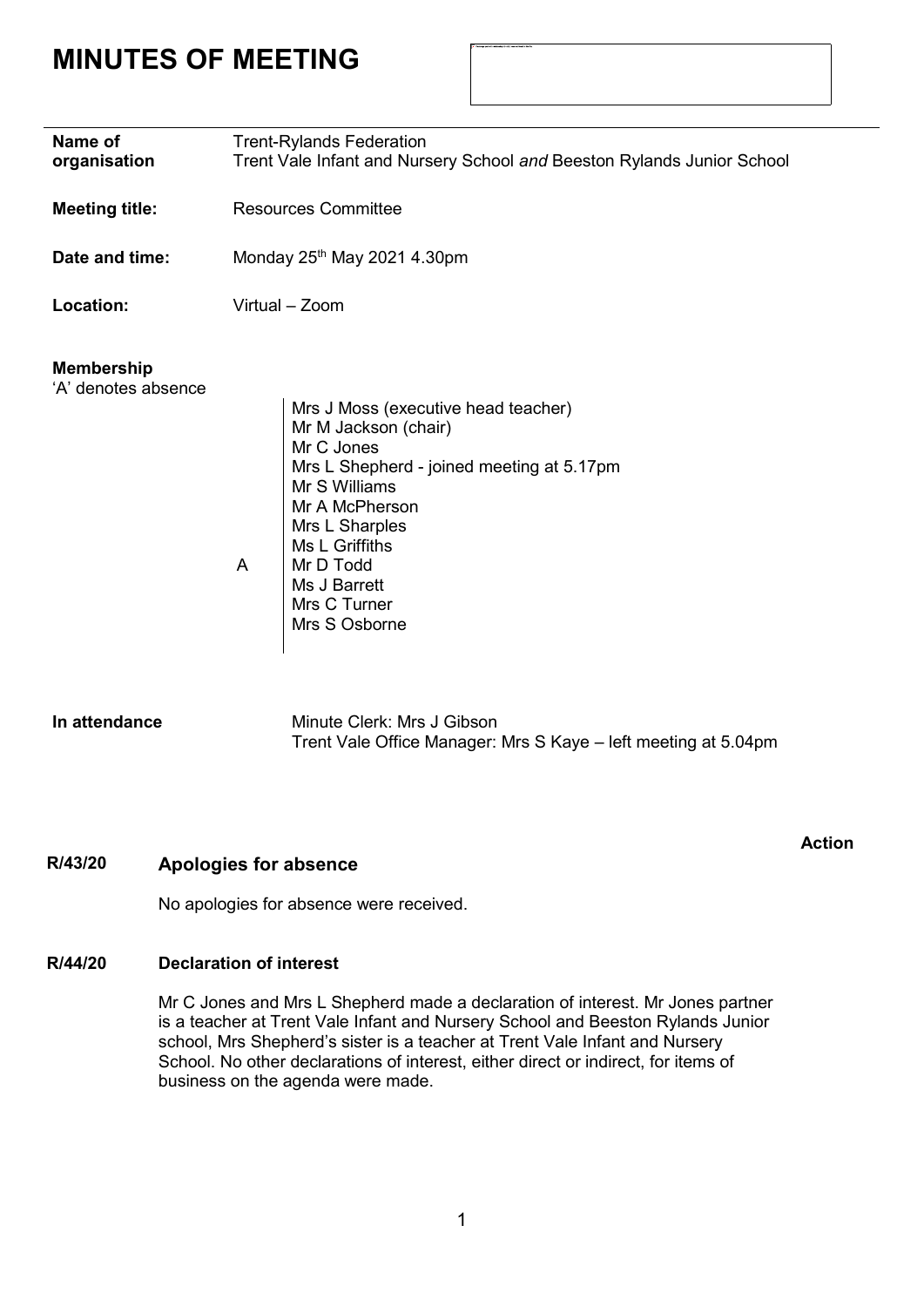#### **R/45/20** *Agreement of minutes from previous meeting – 10th February 2021*

*The minutes of the spring term meeting held on 10 02 2021 having been previously circulated were agreed by the chair and agreed as signed, due to social distancing.*

#### **R/46/20 MATTERS ARISING**

#### **BRJS School Fund Audit**

Arrangements have been made for the Audit to be completed during the next half term.

#### **Disposal of the TV server**

On the current inventory disposal list – disposal approved by governors

#### - **BRJS Replacement server**

New server installed; old server on the current inventory disposal list – disposal approved by governors

#### - **GDPR toolkit update –school calendar of actions**

All updated from the new toolkit. Publishing for transparency the biggest update with the privacy notices. The changes are due to Brexit.

#### **R/47/20 FINANCE 2020-21 budget update**

#### - **Completion of 2020-21 budget i. TV – Governor Year End Financial Statement**

The Governors' Statement shows a total carry forward of £22,261.53, £21426.65 revenue and £834.88 DFC. This is slightly better than expected, following a year of increased cleaning, staffing and resources costs and a reduction in income from rentals. **A Governor queried** what the carry forward can be attributed to. SK advised that the Federation had allowed for some costs to be shared with BRJS, and that budget reviews had taken place at more regular intervals throughout the year to so action could be taken quickly when needed.

**The Governors** approved the Year End Financial Statement, pass to full govs. **JM**

#### **Committed Balances Return**

This has been completed with assistance from Vickie Lievesley. £2041 has been set aside in 21/22 for the planned updating of playground equipment. A further £9084 has been committed to a review of staffing structures, leaving a surplus of £10,302 at the end of the first year. £10,302 is committed in 22/23 to the continuing review of staffing structures. Staffing structures will be under review during this time because of the interim leadership arrangements in place. **A governor queried** their understanding. SK advised the financial year and academic year periods differ which means the staffing structure changes during the budget.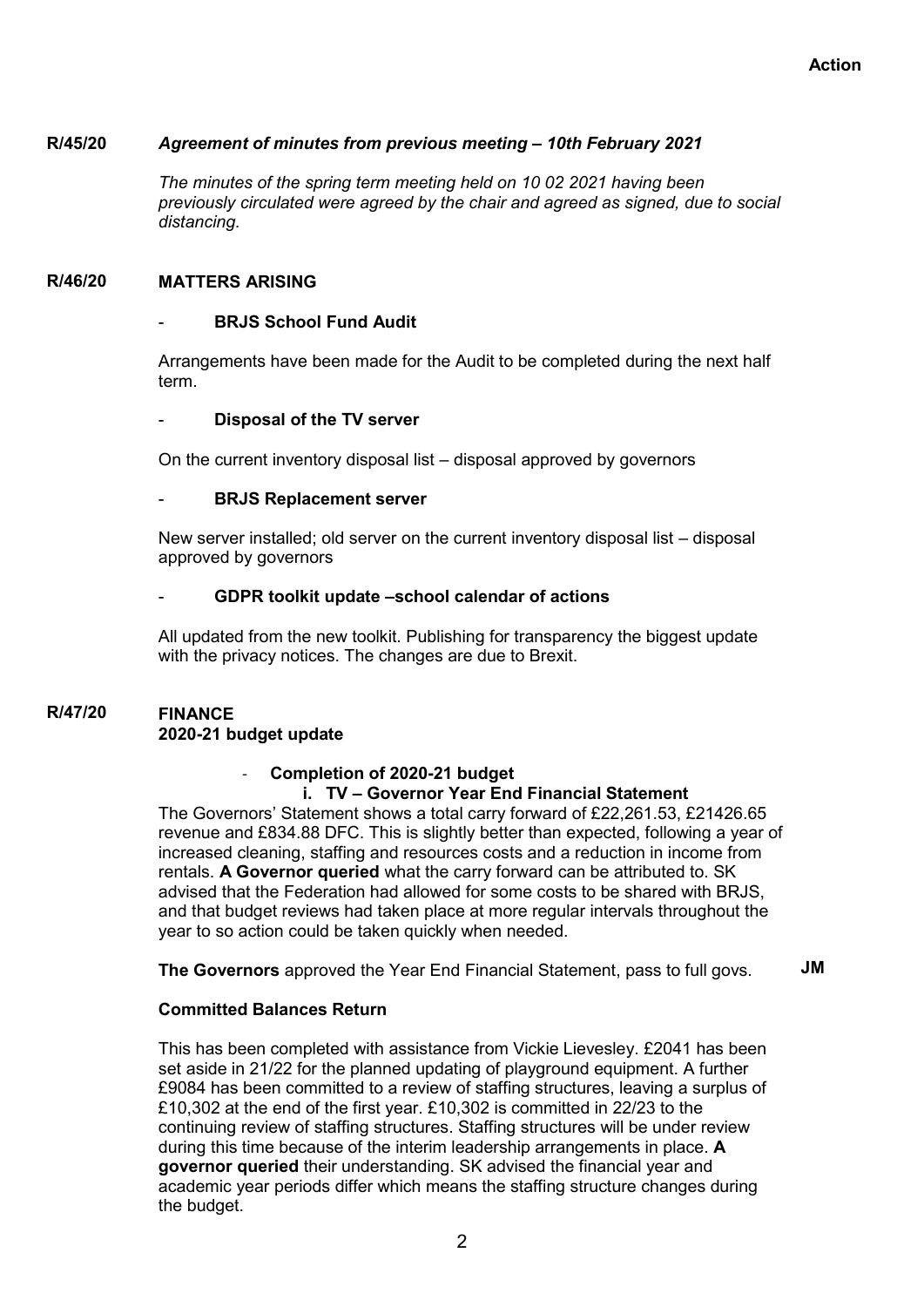**The Governors** approved the Committed Balances Return, pass to full govs. **JM**

#### **ii. BRJS – Governor Year End Financial Statement**

The Governors' Statement shows a total carry forward of £107888.47, £107739.95 revenue and £148.52 DFC which was pretty much as predicted at the start of the year. From the next financial year the junior school face the financial hit of 30 in year group 3; the same low year group as TV have had over the last 3 years.

**The Governors** approved the Year End Financial Statement, pass to full govs. **JM**

#### **Committed Balances Return**

Funds have been allocated to building projects and the existing long term ICT upgrade totalling £46,500. Largest part allocated to staffing £56,000; due to smaller number of pupils and a return to the current leadership structure after 1 year. £6500 carried forward for sports development.

**The chair noted** £107k is exceptionally large and in general would be avoided but there are good reasons for doing this this year.

**A governor queried** the staffing cost as their understanding was this cannot be used for the return. JM advised this has changed and allows for future proofing as all funds are now reported; not only above 8% as in previous years.

**A governor** queried if the £56k due to falling roles should be under maintenance of staff level costs rather than review of staffing. The Office Manager and Executive Headteacher went through this thoroughly with Vickie Lievesley. The budget has interim leadership for 1 year so half way through the following year reverts back to the current structure of exec head and 3 x head of school. This causes budget issues going forward so although there are falling roles there is also an issue around staffing structure which has probably led to it being categorised in this way.

**JM**

**The Governors** approved the Committed Balances Return, pass to full govs.

#### - **2021-22 budget plan i. TV**

Budget setting has been completed and predicts a surplus of £10,302 this year. Interviews are taking place on 28<sup>th</sup> May for 2 teacher vacancies. 1 x M6 and 1 x M2 has been assumed for budget purposes but if 2 more experienced teachers are recruited, this will reduce the predicted surplus.

3 year forecasting has also been undertaken with forecasts of deficit £17,631 in 22/23 and deficit £78,872 in 23/24. These figures do not assume any pupil led formula increase. If a 2% formula increase is assumed, these figures are deficit £6,643 in 22/23 and deficit £45,459 in 23/24. **A governor commented** that this pattern was not unusual in her experience at other schools. The difficulty in accurately predicting these figures was discussed. **A governor queried** if the 3 year plan will be reforecast at the budget reforecast, SK confirmed it would.

**The Governors approved** the 2021-22 budget plan and the 3 year forecast. It was agreed that the forecast without the formula increase would be submitted to Finance. Pass to full govs.

**JM**

#### **ii. BRJS**

A surplus of £56,000 has been predicted this year.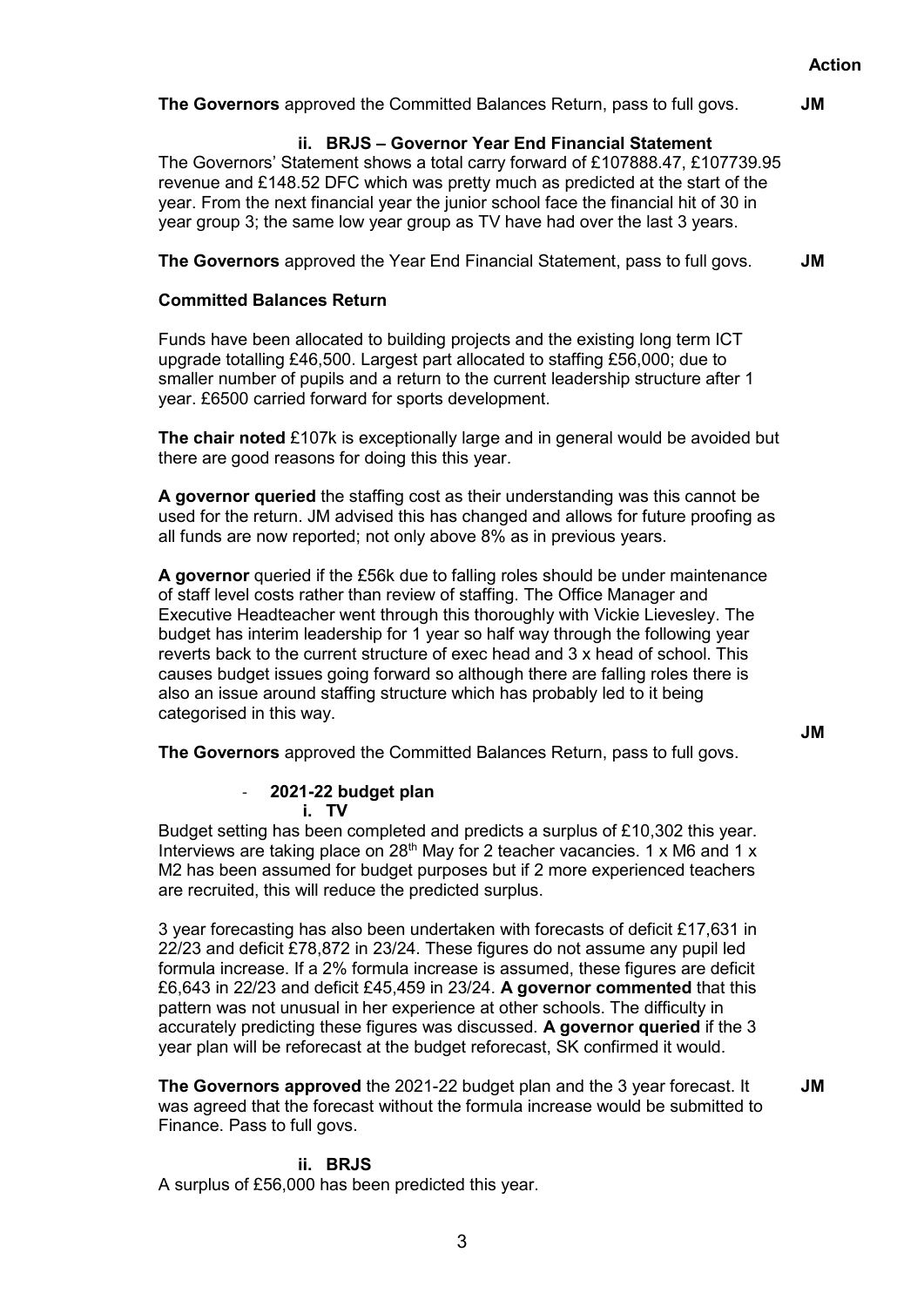The straight 3 year forecast which will be submitted to finance is a deficit of £3,500 22/23 and deficit £74,000 23/24. The change is greater with the junior school budget as going from a surplus of £57,000 down to a deficit £74,000. With a 2% formula increase assumed the figures are £8,500 22/23 and deficit £38,000 which is more likely to happen. Going forward there is a need to be mindful of the impact of the current leadership structure on each school budget.

**JM**

**The Governors approved** the 2021-22 budget plan and the 3 year forecast. It was agreed that the forecast without the formula increase would be submitted to Finance. Pass to full govs.

#### - **Approval of virements**

There are no virements at either school as this is a new budget.

#### - **Pupil Premium and Catch-Up Funding Plan**

This sits across both committees and was also discussed at the pupil outcome meeting. There is a simplified template for the school website but it doesn't give maintenance and scrutiny. A more detailed version has been sent out to governors which includes both catch up funding and pupil premium and gives a flavour of where the money has been spent. The catch up funding has all been spent on enrichment and tutoring at BRJS. At TV it has been used towards TA salary and sports funding has been utilised for enrichment; subtle differences but the same outcome. This detailed plan mirrors the website.

#### - **BRJS replacement Smartboard quotations**

This has been budgeted for as part of the IT replacement plan. Quotes have been obtained from 3 companies with Hancox IT at £1655; this is schools preferred supplier for efficient and prompt service. **A governor queried the next quote.** JM advised this was 14k but had no 5 year warranty and did not include cables or deinstallation. **A governor stated** it was important to go with the company who provide a good service but school should obtain best value from them and ask if there can be any reduction on cost. This was agreed.

#### - **BRJS field fencing and trim trail**

Fencing around the sports field or trim trail on the playground, no definite answer to this. The field fencing has part temporary fencing up where a neighbouring property has removed a hedgerow. The playground logs that the children played on are rotten and school are unable to get any lottery funding as it is based on community use and there is none. Sports funding could be used. Have had 2 quotes for the fencing 21k from a local company and 25.5k from NCC. NCC the preferred option as they seem more knowledgeable in this area. Have applied for 50% funding on a security basis as the field is very easy to climb into. Currently no littering/anti-social behaviour on the field, this is possibly due to respect from the community. **A governor suggested** safeguarding should be used to apply for funding. JM advised the LA will only allocate funds for security. **Governors raised**  and discussed size of fencing, trim trail cost seems overpriced, reasons for looking at this now and impact of each proposal. **The chair asked this item is moved to the full governing body meeting as it should be known if the bid for funding has been successful. JM**

- **JMs laptop – Tim Hancox (IT support) suggests £300 for the Executive Headteacher to buy her laptop from school** Discussed and **agreed by governors**.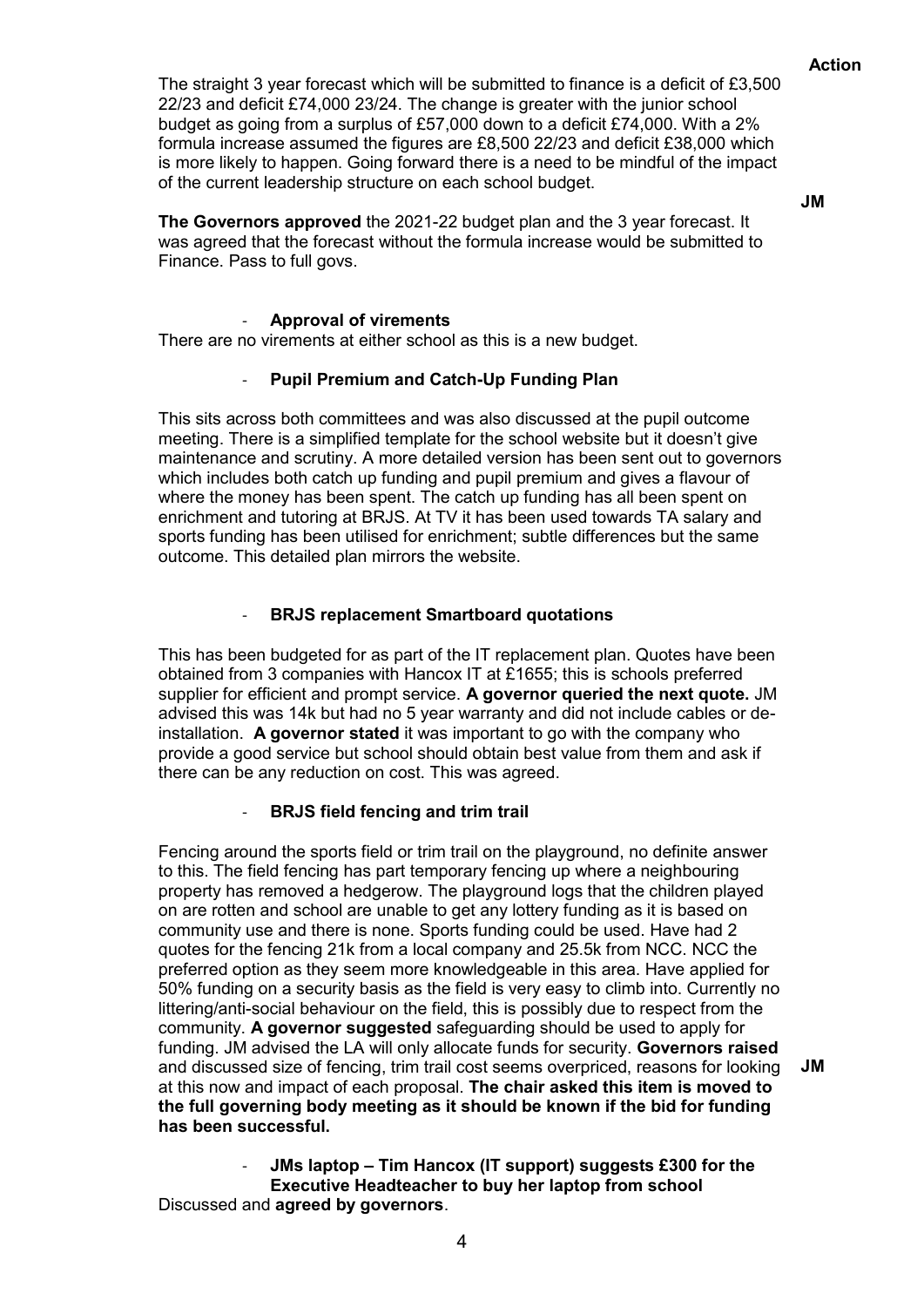#### **School funds – funds available and audit**

Easy fund raising has been set up and information on this has been sent to parents and governors. Funds are raised via online shopping with various % for different companies. It was proposed that funds are built up at each school to allow the school fund to support school activities/projects. **Governors agreed.**

**i. TV**

£600 balance - currently being audited.

**ii. BRJS**

£710.86 – to be audited during the next half term.

#### **R/48/20**

### **INVENTORY – TV then BRJS**

#### *Items to be disposed of*

Already discussed and approved – see matters arising **Disposal of the TV server** and **BRJS Replacement server**

#### *Items to be devalued*

**R/49/20** There were no items to be devalued at either school

### **GDPR Annual Report to Governing Body**

**R/50/20** This has been sent to governors and is comprehensive. **A governor queried** the surveillance category, JM advised this relates to CCTV which the TRF do not have. **A governor queried** if there had been any security issues – none.

#### **PERSONNEL ISSUES**

#### - **Interim Leadership Structure**

The chair thanked staff for all the hard work put into this and asked if all governors had seen this – yes. JM advised the job description was standard for a headteacher and HR would liaise with SK & JG to ensure contracts are set up correctly. The Governors need to agree the structure and pay scales; CB SO & JB left the meeting. The structure and salary range was advised and discussed. **A governor queried** if the LA had any comments on it. JM advised they were supportive of the structure, although not one they would normally advocate it works for this role and the salary points set are sensible. **A governor queried** the exec headteacher salary range and it was agreed there is enough wiggle room with this structure. **A governor queried** if the financial recommendation was based on this. JM advised it was; financial difficulties arise when Exec Head and 3 Headteacher structure returns. This was why JM along with two governors had already started work on this previously. **A governor queried** if appraisal is carried out together how it can be measured separately. JM advised a range of targets will be set and up to three allocated to each individual head; each Headteacher will have their own responsibilities across the Federation. Wendy Wheeldon, Education Improvement Officer, will be happy to carry out this role. **Governors raised various queries** and discussions took place around extended term and performance and pay issue, votes at governing body meetings and adopting recommendations and responsibilities. **Governors also emphasised support arrangements are critically important.** It was agreed a meeting would be set up late June to agree support. CB SO & JB returned to the meeting.

**JM**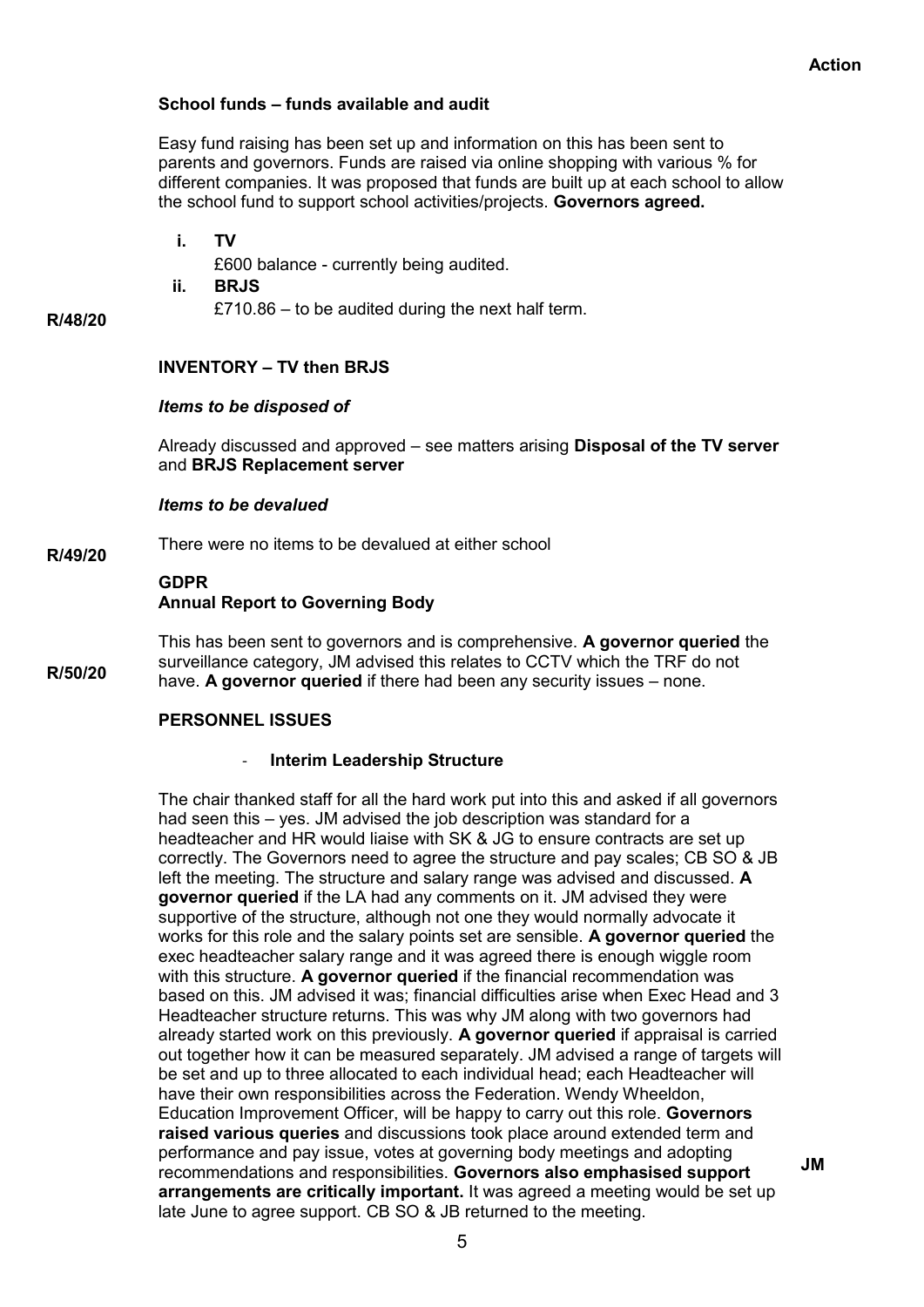**JM**

#### **Request to reduce hours**

A staff member would like to reduce their hours from 0.8 to 0.6 and the SLT are happy to accept this. **A governor queried** if there was anyone else to pick up the hours. JM advised they were not looking to replace as hours needed reducing due to being covid heavy.

#### - **2 x KS1 vacancies**

Interviews for this are Wednesday; the existing 1 year temporary contract has been re-advertised. Have received 30 applications and will interview 6 candidates. JM has supported through the process and will provide support on making a decision but will not have a vote.

#### - **0.4 FTE KS2 vacancy**

Resignation received before Easter. Have advertised as temporary 1 year contract as gives more flexibility with the staffing structure. Have had a few applicants and hoping more will apply.

| - Staffing structure |           |
|----------------------|-----------|
| i. TV                |           |
| ii. BRJS             | <b>JM</b> |

**R/49/20** Move to full governors meeting as will have staffing structure for this meeting.

#### **APPRAISAL**

#### **-** *Teaching staff – termly reviews*

**The chair advised this should read Teachers and not teaching staff.** This is all **JM** on track and aim to have pay committee completed to take to the next full governors meeting. This means the appraisal cycle is complete before JM retires.

#### **R/50/20**

#### **HEALTH AND SAFETY Summer term health and safety visit**

Visit booked for 14 June and hopefully will have the report for the full governors meeting. **A governor queried if the H&S governor is leaving.** CJ confirmed the governor is planning to step down; an expression of interest has been received from an individual who has a variety of skills including some H&S.

#### - **Latest Covid-19 Risk Assessment**

This has not been updated as although restriction are lifting there have been no changes in school procedures except for mask wearing in Y7 and above. Surface cleaning still being undertaken and bubbles still in place.

## **R/51/20**

#### **POLICIES to be ratified**

**- Review of the Pupil off-Site Visits Policy** LA policy adopted – CB to attend training course